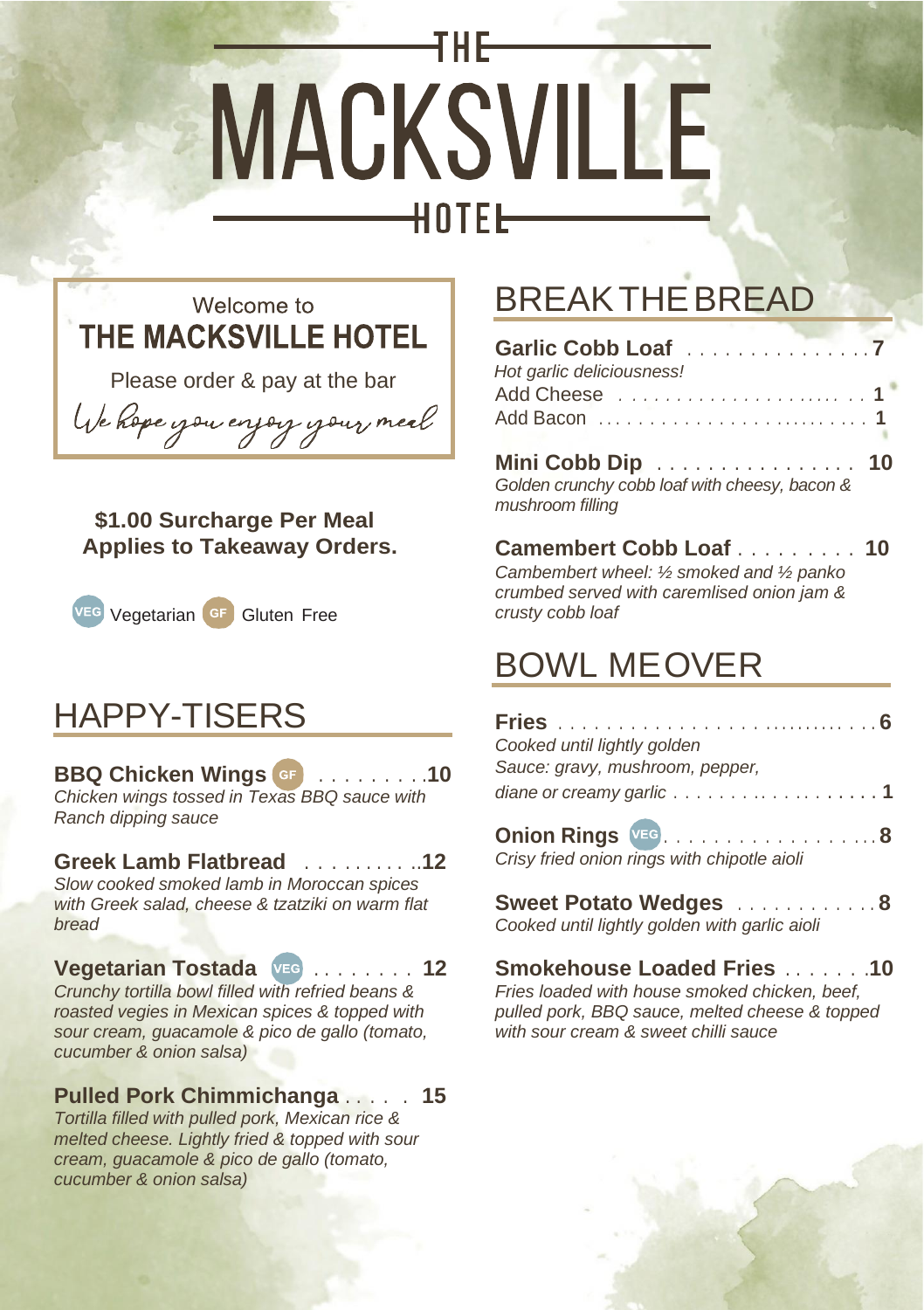# PUB FAVOURITES

| Pasta Boscaiola 12<br>Fettuccine Boscaiola with bacon & mushrooms<br>in a garlic cream sauce                                                                                                                         |
|----------------------------------------------------------------------------------------------------------------------------------------------------------------------------------------------------------------------|
|                                                                                                                                                                                                                      |
| <b>Nachos 3 ways</b> $VEG$ = roast vegetable. 14<br>Choice of: Vegetarian, Shredded Chicken OR Brisket.<br>Served on corn chips with sour cream, quacamole &<br>fresh tomato, cucumber & onion salsa (pico de gallo) |
| Chicken Schnitzel 15<br>Cooked until golden & served with fries, salad &<br>sauce (gravy, mushroom, pepper, diane or creamy<br>qarlic)                                                                               |
| Add: S&P Squid in garlic sauce 4                                                                                                                                                                                     |
| Add: Prawns in garlic sauce 6                                                                                                                                                                                        |
| <b>Barramundi Fillet</b> $\begin{bmatrix} 6F \\ 2F \end{bmatrix}$ = no fries 16<br>Choice of Grilled (GF) or Beer Battered. Cooked until<br>golden. Served with fries, salad, lemon wedges &<br>tartare sauce        |
| Add: S&P Squid in garlic sauce 4                                                                                                                                                                                     |
| Add: Prawns in garlic sauce 6                                                                                                                                                                                        |
| <b>Salt &amp; Pepper Squid <math>G = \text{no fires} \dots 16</math></b><br>Garden Salad with lightly seasoned, golden squid<br>& drizzled with aioli<br>Add: Side of Fries<br>. 2                                   |
| Macksville Fried Chicken Burger 16<br>Buttermilk fried chicken with crunchy slaw &<br>Chipotle aioli on a toasted bun. Served with fries<br>Add: BBQ Chicken Wings (3) 5                                             |

| Sizzling Fajita Plate                                                                                                                                                                                                  |   |
|------------------------------------------------------------------------------------------------------------------------------------------------------------------------------------------------------------------------|---|
| Soft tortillas (3) with lettuce, cheese, guacamole,<br>sour cream & fresh tomato, cucumber & onion<br>salsa (pico de gallo)                                                                                            |   |
| . 16<br>Cajun chicken pieces<br>with onion & capsicum                                                                                                                                                                  |   |
| Mediterranean vegetables VEG 16<br>with onion & capsicum                                                                                                                                                               |   |
|                                                                                                                                                                                                                        |   |
| Chicken Parmigiana 18<br>Chicken Schnitzel cooked until golden & topped<br>with Napolitano sauce, bacon & melted cheese.<br>Served with fries & salad                                                                  |   |
| Big Macksville Burger 18<br>Smoked beef pattie, panko crumbed mac &<br>cheese slab, lettuce, tomato, melted American<br>cheese, special sauce on a toasted bun. Served<br>with fries<br>Add: BBQ Chicken Wings $(3)$ 5 |   |
| <b>Rump Steak <math>\bullet</math> = no fries 18</b><br>Cooked to your liking & served with fries, salad &<br>sauce (gravy, mushroom, pepper, diane or creamy<br>qarlic)<br>Add: S&P Squid in garlic sauce             |   |
| Add: Prawns in garlic sauce                                                                                                                                                                                            | 6 |
|                                                                                                                                                                                                                        |   |

# SIGNATURE SIDES

| <b>Fries 2</b>                   |  |
|----------------------------------|--|
| <b>Charred Corn on the Cob 2</b> |  |
| Roast Potatoes 2                 |  |
| Crunchy Slaw 3                   |  |
| Garden Salad 3                   |  |
| Vegetables & Roast Potatoes  5   |  |

# A BIT SAUCY

| Extra Sauce GF <b>Extra Sauce Communication</b>                                         |
|-----------------------------------------------------------------------------------------|
| Pepper, Mushroom, Diane, Gravy or<br>Creamy Garlic.<br>(Note: All of our Sauces are GF) |
| House Hot Sauce <b>Manual Library 2</b>                                                 |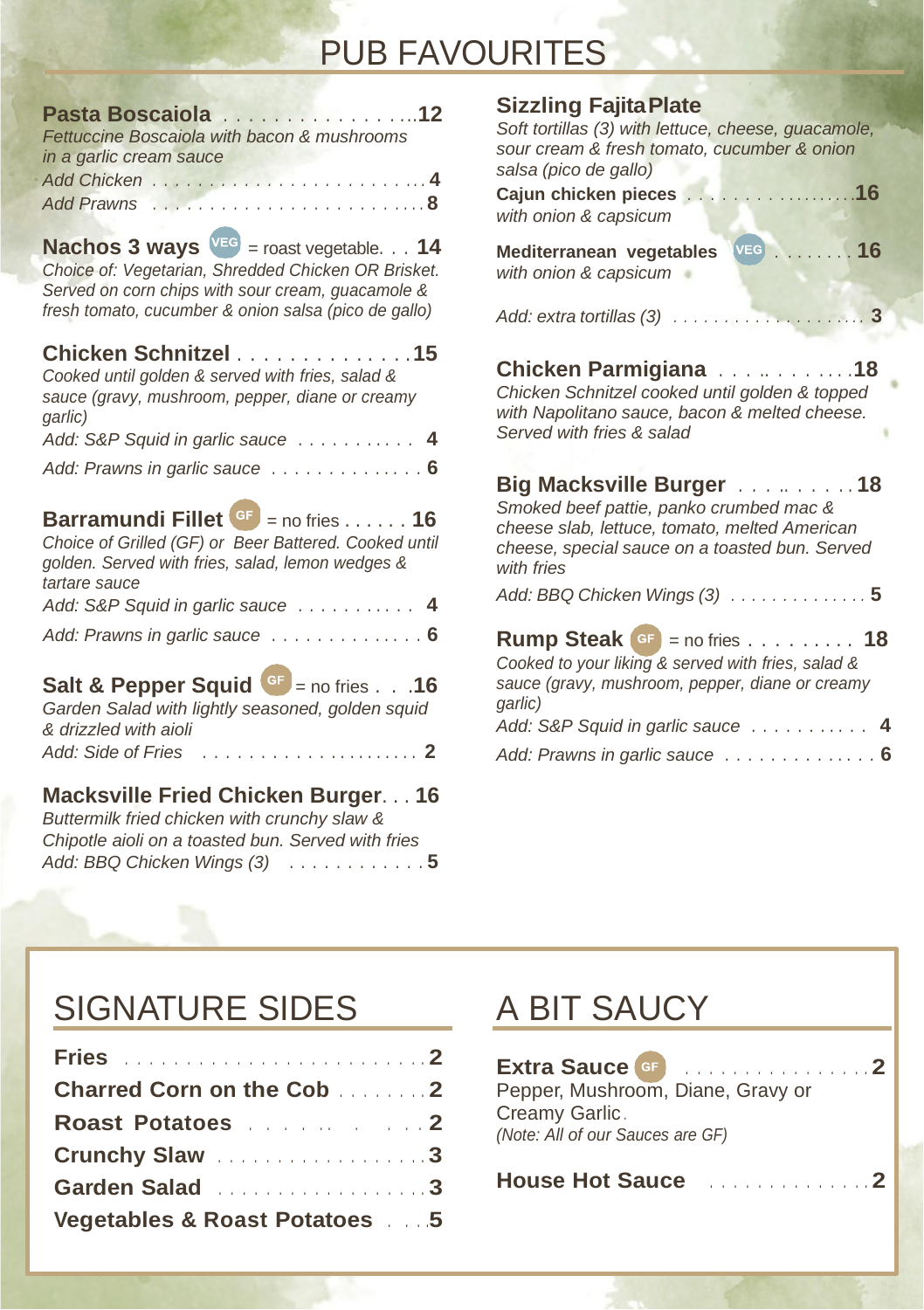**SMOKEHOUSE** 

*We smoke our meats over different flavoured wood chips at a low temperature for many hours. This creates a pink tinge in the meat, similar to the colour of ham after curing. All our meats are fully cooked & probed to ensure they are cooked to the correct temperature.*

### **Smokehouse Steak Sandwich**. . . . . **18**

*Reverse seared smoked sirloin (medium) with bacon jam, melted cheese, lettuce, tomato & chipotle aioli on toasted Turkish bread. Served sweet potato wedges*

*Add BBQ Chicken Wings (3)* . . . . . . . . . . . . . . .**5**

**Burrito Bowl**  $VEG$  = roast vegetable  $\ldots$  . 18 *Cajun rice, charred corn & black bean salad, lettuce, cheese, guacamole, sour cream & fresh tomato, cucumber & onion salsa (pico de gallo) with crispy tortilla triangles. Choose between: shredded chicken, brisket, pulled pork or Roast vegetable (veg)*

*Add: an extra meat* . . . . . . . . . . . . . . . . . . . .**6**

#### **Crispy Pork Belly Asian Salad** . . . **20**

**GF** *= no fried noodles*

*Smoked crispy skinned pork bellywith asian salad, crispyshallots,friednoodles&chilli,ginger& caramel sauce*

#### **Moroccan Lamb Salad GF** . . . . . . . **20**

*Lamb rubbed with Moroccan spices & smoked low and slow. Tossed with warm chat potatoes, roast pumpkin, Spanish onion, capsicum, fetta, mixed leaves & drizzled with yoghurt dressing*

#### *Chicken Ocean & Earth . . . . . .* **22**

*Smoked ½ chicken topped with panko crumbed calamari rings & bearnaise sauce on smashed chat potatoes & broccolini*

#### **Ribs & Wings Combo**  $\frac{GF}{F}$  = no fries . 24

*½ rack of smoked pork ribs in a Hickory smoked BBQ sauce & 6 BBQ chicken wings with crunchy slaw, charred corn on the cob & fries*

#### **Smokehouse Tasting Plate** ..**28**

*Texan BBQ chicken, BBQ ribs, pork belly & brisket with crunchy slaw, charred corn on the cob & chat potatoes*

**Texas Style Pork Ribs** = no fries. . **29** *Smoked full rack of pork ribs in a Hickory BBQ sauce with charred corn on the cob, crunchy slaw & fries*

### MINI ME'S

**Popcorn Chicken** . . . . . . . . . . . . .**8** *Cooked until golden & served with fries & tomato sauce*

**Battered Fish** . . . . . . . . . . . . . . . . **8** *Cooked in our house made batter until lightly golden & served with fries & tomato sauce*

**Hawaiian Pizza** . . . . . . . . . . . . . **10** *6 inch base, Napoli sauce, bacon, pineapple & double cheese*

## SWEETEN THE DEAL

**Churros** . . . . . . . . . . . . . . . . . . . . . . . . . . .**8** *Warm doughnut sticks dusted with sugar & cinnamon & served with melted nutella dipping sauce*

**Hokey Pokey Waffle** . . . . . . . . . . **8** *Warm Belgium waffle with creamy vanilla ice cream with lumps of honeycomb and toffee drizzled with salted caramel sauce & sprinkled with honeycomb crumbs*

**Deep Fried Mars Bar** . . . . . . . . **8** *It's melty & gooey in the centre with a crispy battered coating & is topped off with ice cream*

# GELATO

*Cup or Waffle Cone.*

| $\sim$ $\sim$ $\sim$ |  |  |  |  |  |  |  |  |  |  |  |  |  |
|----------------------|--|--|--|--|--|--|--|--|--|--|--|--|--|

**2 Scoops** . . . . . . . . . . . . . . . . . . . . . . . . . . . **6** *A selection of flavours are available from our Gelato Bar located in the main bar. Available in* 

*Pick your flavour & add your toppings. Choose from: Sprinkles, M&M's, Gummies OR Marshmallows. Finish it with whipped cream & choc, caramel or strawberry sauce. Cup Only*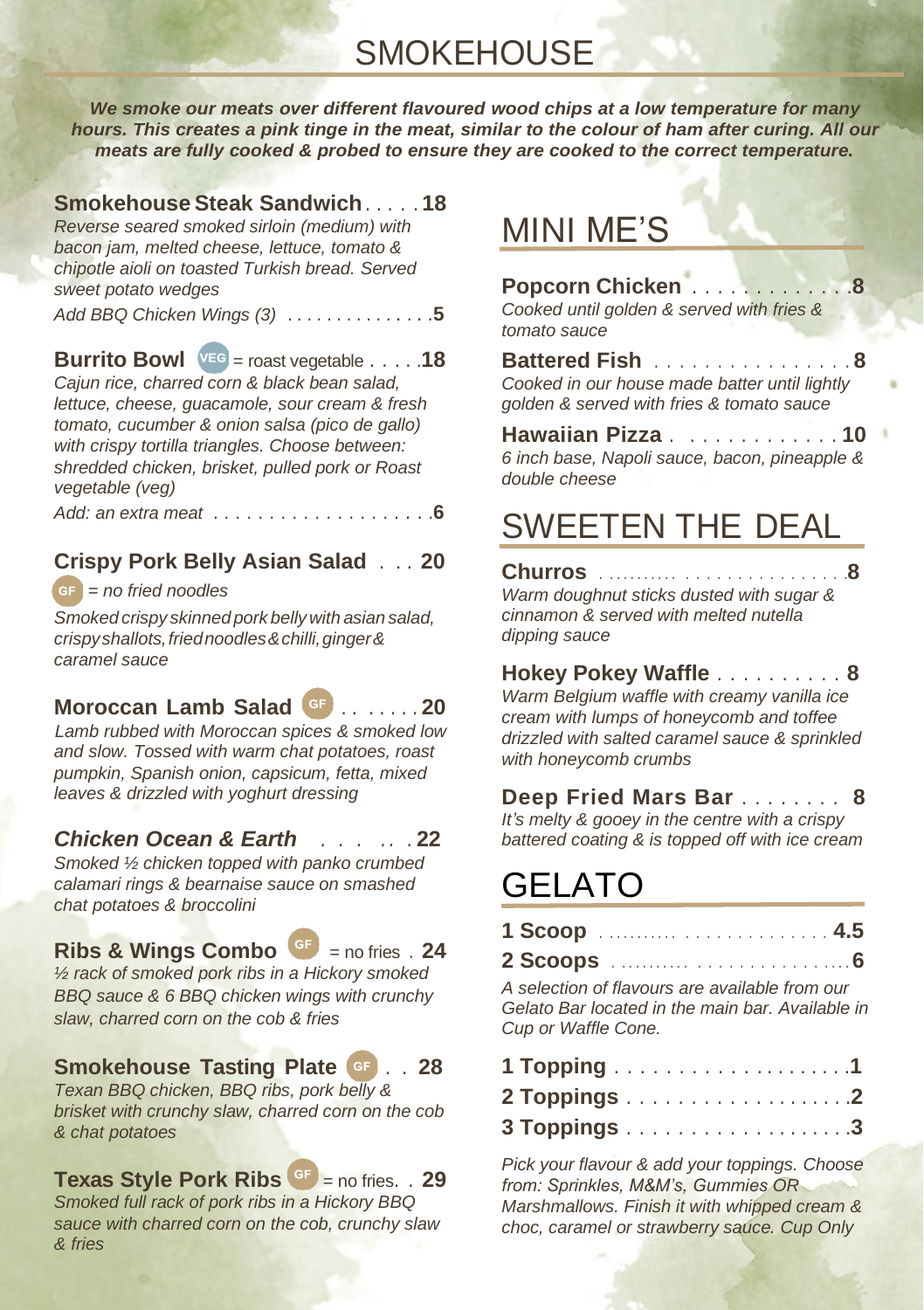

### **BRUNCH MENU AVAILABLE SUNDAYS** 9.00AM-11.30AM

We hope you enjoy your meal

Please order & pay at the bar

#### **\$1.00 Surcharge Per Meal Applies to Takeaway Orders.**

Vegetarian **GF** Gluten Free

## BREAKFAST MAINS

| Bacon & Egg Roll 10<br>Fried egg, bacon & smokey bbg sauce on a<br>toasted bun |  |  |  |  |  |  |  |  |  |  |  |  |  |  |  |  |  |  |
|--------------------------------------------------------------------------------|--|--|--|--|--|--|--|--|--|--|--|--|--|--|--|--|--|--|
|                                                                                |  |  |  |  |  |  |  |  |  |  |  |  |  |  |  |  |  |  |

*Bacon, lettuce, tomato, aioli on a toasted bun*

#### **Acai Berry Bowl VEG** . . . . . . . . . . . **12** *Our delicious Acai & berry blend with seasonal fruits granola, honey & toasted coconut*

**Pancake Stack** . . . . . . . . . . . . . . . . . **14** *Stack of 3 buttermilk pancakes. Choice of: Maple Syrup & whipped cream OR Nutella & strawberries*

# SIDES

| Hash Brown 2 |  |
|--------------|--|
|              |  |
|              |  |
|              |  |

| Smashed Avo VEG 15                            |  |
|-----------------------------------------------|--|
| Smashed Avo with tomato & onion on toasted    |  |
| Turkish bread with 2 poached eggs             |  |
|                                               |  |
|                                               |  |
| Eggs Benny  16                                |  |
| 2 poached eggs with rocket & bacon on toasted |  |

**Brekky Board** . . . . . . . . . . . . . . . . . **18** *2 eggs (poached OR fried), bacon, smoked sausage, toasted Turkish bread, blistered tomatoes, hashbrown & tomato relish*

# COLD DRINKS

*Turkish bread with bearnaise sauce*

**J u i c e s** . . . . . . . . . . . . . . . . . . . . . . . **6** *Selection of juices available from the fridge*

**Milk Shakes** . . . . . . . . . . . . . . . . . . . . **6** *Choice of: Chocolate, Strawberry, Vanilla OR Caramel*

| Choice of: Banana, Mango OR Berry |  |  |  |  |  |  |  |  |  |  |  |  |
|-----------------------------------|--|--|--|--|--|--|--|--|--|--|--|--|

# TEA&COFFEE

| <b>Cup</b> Mug                     |  |
|------------------------------------|--|
| <b>FLAT WHITE</b> 4.5 5            |  |
| CAPPUCCINO 4.55                    |  |
|                                    |  |
| <b>HOT CHOCOLATE</b> 4.5 5         |  |
| <b>SELECTION OF TEAS</b> 4.5       |  |
| ADD SYRUP / EXTRA SHOT ALL AND 0.5 |  |